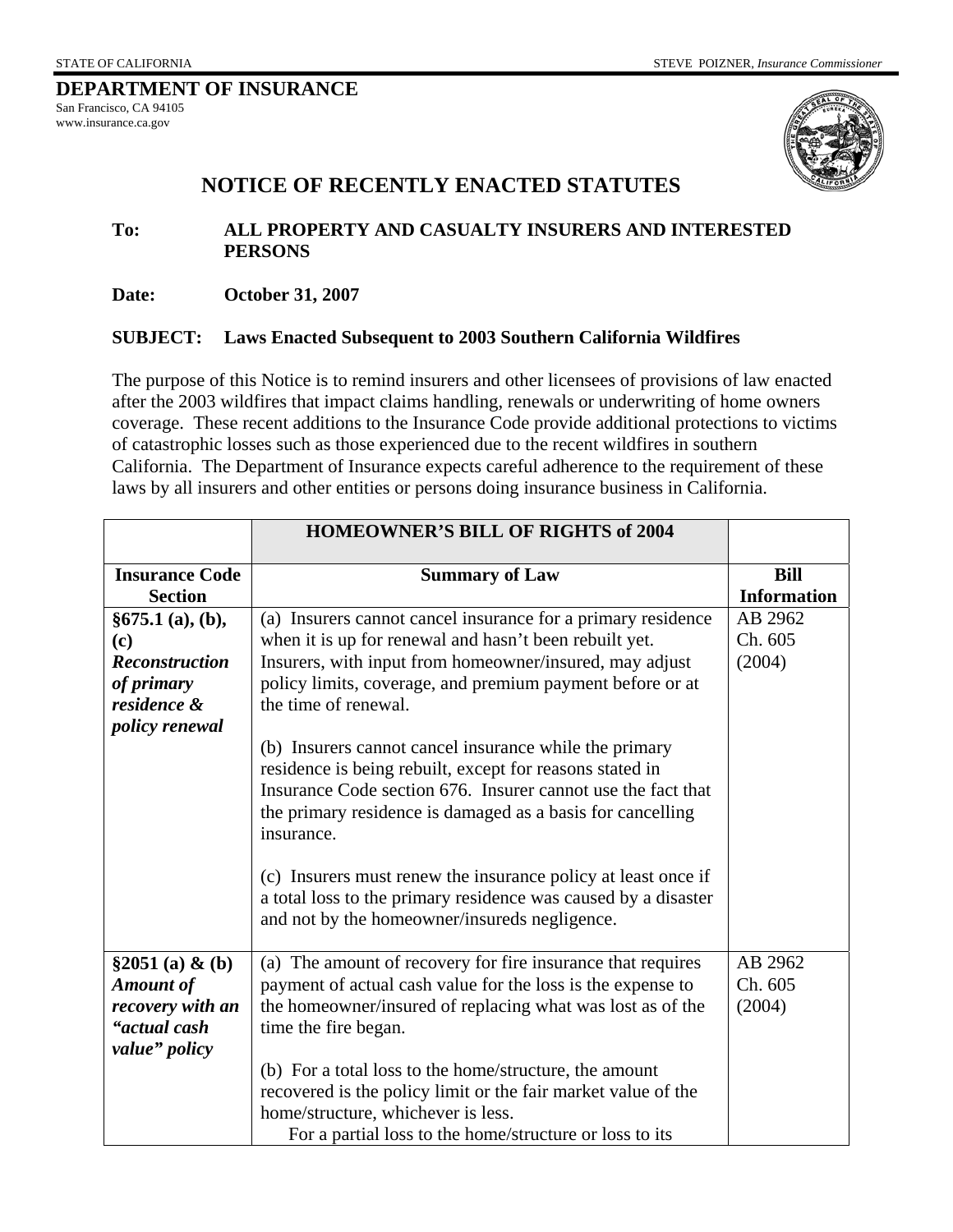|                                                                                        | contents, the amount recovered is what it costs to repair,<br>rebuild or replace the home/structure or contents minus a fair<br>and reasonable deduction for depreciation, whichever is less.<br>The depreciation only applies to the parts of the<br>home/structure that are subject to repair and replacement<br>during the useful life of the structure. |                              |
|----------------------------------------------------------------------------------------|-------------------------------------------------------------------------------------------------------------------------------------------------------------------------------------------------------------------------------------------------------------------------------------------------------------------------------------------------------------|------------------------------|
| §2051.5<br><b>Amount of</b><br>recovery with a<br>"replacement<br>cost" policy         | Requires payment of the replacement cost for a fire loss<br>based on what it would cost the homeowner/insured to<br>repair, rebuild or replace the home without a deduction for<br>physical depreciation.                                                                                                                                                   | AB 2199<br>Ch. 311<br>(2004) |
|                                                                                        | Allows at least 12 months to rebuild and still receive<br>replacement costs with possibility of a 6 month extension. If<br>a declared disaster (Governor's State of Emergency),<br>homeowner/insured has at least 24 months to repair, rebuild<br>or replace the home.                                                                                      |                              |
|                                                                                        | Allows homeowner/insured after a total loss, to rebuild or<br>replace the home at a location other than the original location<br>of the total loss.                                                                                                                                                                                                         |                              |
| \$10089.70(b)<br>Homeowner's<br><b>Mediation</b><br>Program                            | Claims for residential property losses (other than from<br>earthquakes) occurring after 9/30/2003 for which the<br>Governor has declared a state of emergency, may be referred<br>by the Department of Insurance to it's mediation program for<br>discussion of possible payments over the policy limits. Sets<br>other conditions for mediation.           | SB 64<br>Ch. 357<br>(2004)   |
| §10102<br>§10103<br>§10103.5<br><b>Property</b><br><b>Insurance</b><br>Disclosure form | Modifies the California Residential Property Insurance<br>Disclosure form that insurers have to send to<br>homeowners/insureds. Adds a new disclosure requirement<br>known as the California Residential Property Insurance Bill<br>of Rights which has to be sent to homeowners/insureds every<br>other year.                                              | SB 1855<br>Ch. 385<br>(2004) |
|                                                                                        | <b>OTHER PROTECTIONS</b>                                                                                                                                                                                                                                                                                                                                    |                              |
| §678<br><b>Policy</b><br>expiration,<br>renewal, notice                                | Insurers must inform insureds in writing of any increase or<br>decrease in the annual premium for residential property<br>insurance and certain other insurance compared to the<br>previous year; the reasons for the change; telephone numbers<br>and information regarding consumer complaints.                                                           | AB 1191<br>Ch. 571<br>(2003) |
| §679.9<br><b>Information to</b>                                                        | If insurer changes annual premium, an insured can request in<br>writing certain information that shall be sent to the insured                                                                                                                                                                                                                               |                              |

4